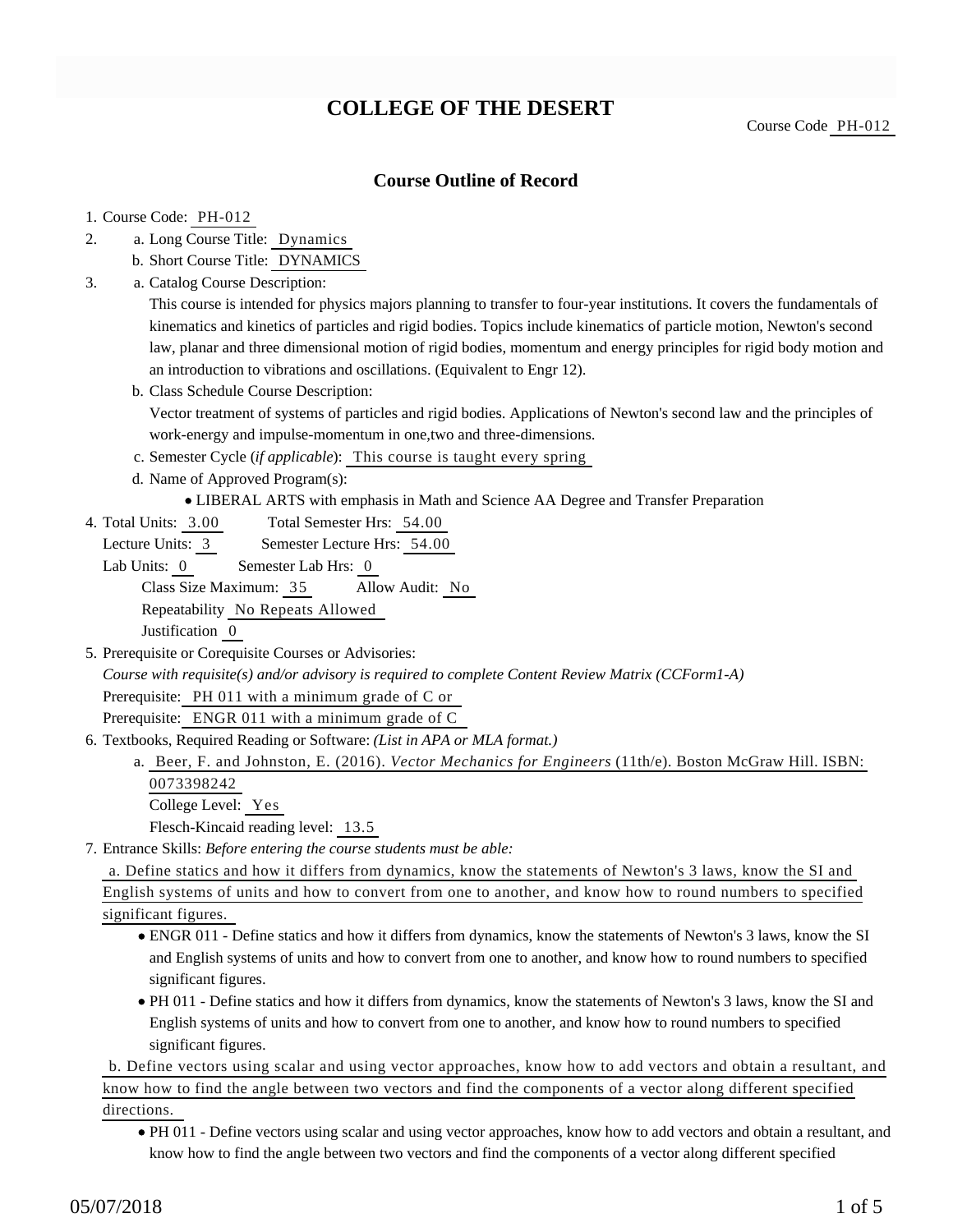directions.

ENGR 011 - Define vectors using scalar and using vector approaches, know how to add vectors and obtain a resultant, and know how to find the angle between two vectors and find the components of a vector along different specified directions.

c. Construct the free body diagram of a particle and a system and know how to find forces in systems composed of springs, cables and pulleys.

- ENGR 011 Construct the free body diagram of a particle and a system and know how to find forces in systems composed of springs, cables and pulleys.
- PH 011 Construct the free body diagram of a particle and a system and know how to find forces in systems composed of springs, cables and pulleys.

d. Compute a moment created by a force, and know how to reduce a system of forces into a single force at a

location

- PH 011 Compute a moment created by a force, and know how to reduce a system of forces into a single force at a location.
- ENGR 011 Compute a moment created by a force, and know how to reduce a system of forces into a single force at a location.
- e. Determine the external reactions for a system in equilibrium and the internal forces for a system in equilibrium.
	- ENGR 011 Determine the external reactions for a system in equilibrium and the internal forces for a system in equilibrium.
	- PH 011 Determine the external reactions for a system in equilibrium and the internal forces for a system in equilibrium.

f. Analyze simple trusses, beams, frames, and simple machines

- PH 011 Analyze simple trusses, beams, frames, and simple machines.
- ENGR 011 Analyze simple trusses, beams, frames, and simple machines.

g. Compute internal forces in beams, construct shear and bending moment diagrams of beams, determine forces in cables subjected to concentrated and uniform loads, and know how to account for dry friction.

- PH 011 Compute internal forces in beams, construct shear and bending moment diagrams of beams, determine forces in cables subjected to concentrated and uniform loads, and know how to account for dry friction.
- ENGR 011 Compute internal forces in beams, construct shear and bending moment diagrams of beams, determine forces in cables subjected to concentrated and uniform loads, and know how to account for dry friction.

h. Determine the center of gravity, center of mass, and centroid.

- ENGR 011 Determine the center of gravity, center of mass, and centroid.
- PH 011 Determine the center of gravity, center of mass, and centroid.

i. Determine the moment of Inertia for uniform and composite areas, find the moment of inertia for areas by integration, and determine the mass moment of inertia.

- PH 011 Determine the moment of Inertia for uniform and composite areas, find the moment of inertia for areas by integration
- ENGR 011 Determine the moment of Inertia for uniform and composite areas, find the moment of inertia for areas by integration

### 8. Course Content and Scope:

#### Lecture:

- 1. Rectilinear Motion
- 2. Curvilinear Motion
- 3. Newton's Second Law of Motion
- 4. Work and Energy
- 5. Impulse and Momentum
- 6. Impact
- 7. Kinetics of Systems of Particles
- 8. Kinematics of Rigid Bodies: Translation, Rotation, and Plane Motion
- 9. D'Alembert's Principle
- 10. Kinetics of Plane Motion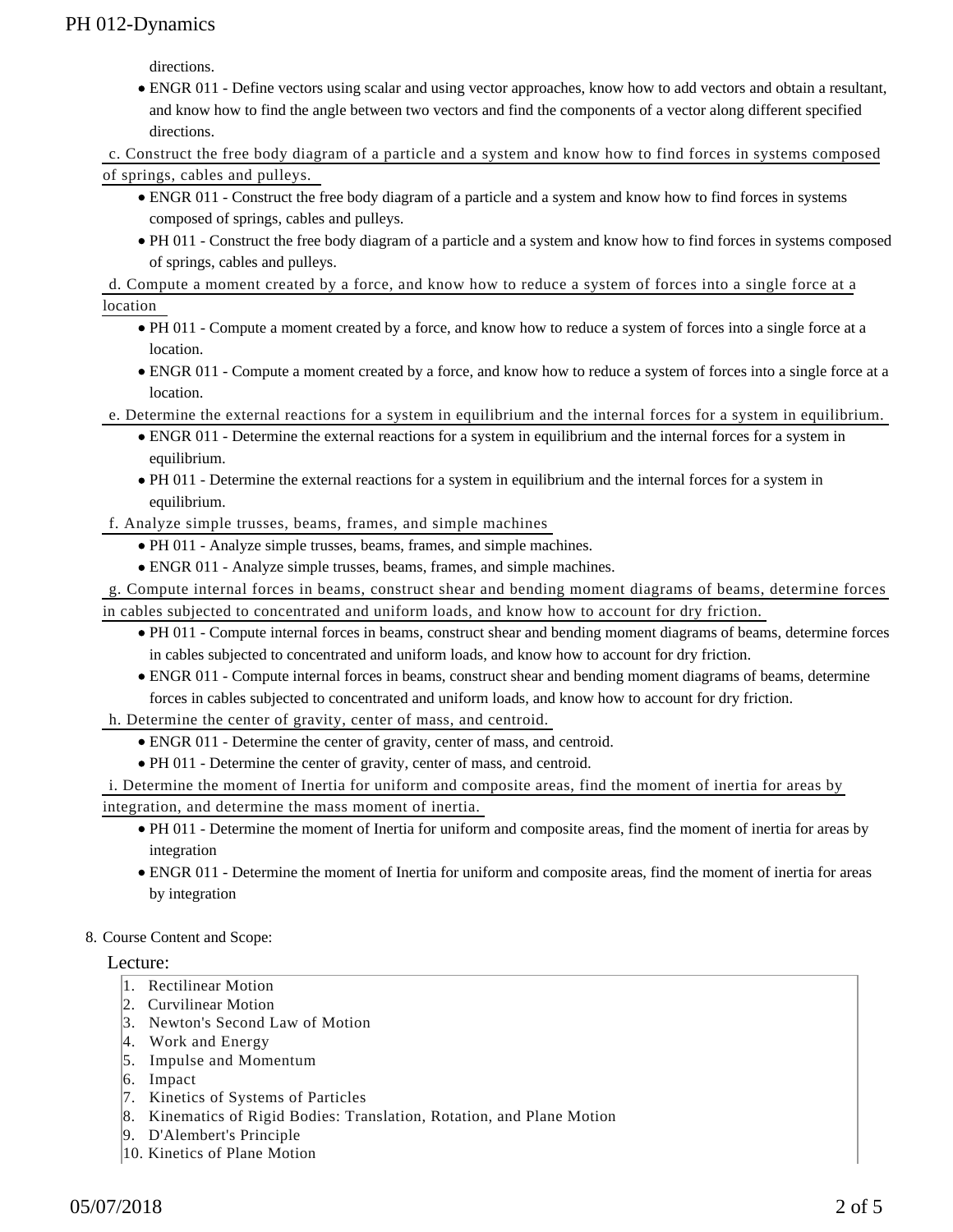- 11. Impulse-Momentum for Rigid Bodies
- 12. General Motion
- 13. Introduction to Vibration

Lab: *(if the "Lab Hours" is greater than zero this is required)*

9. Course Student Learning Outcomes:

1. Demonstrate qualitative and quantitative understanding of Newtonian Physics and basic equations underlying kinematics and kinetics of rigid bodies in 2D and 3D motion.

2. Apply these skills to isolate rigid bodies and draw clear and appropriate free-body diagrams and solve 2-D and 3-D kinematics and dynamics problems.

3. Demonstrate an understanding of conservation laws/principles in mechanics i.e., Law of conservation of energy, Law of conservation of Momentum (both linear and angular) and apply these principles as an alternative method to Newton's laws of motion in solution of dynamics problems.

10. Course Objectives: Upon completion of this course, students will be able to:

a. Derive equations for position, velocity and acceleration of a particle in cartesian coordinates.

b. Express the two-dimensional curvilinear motion of a particle in rectangular, normal-tangential, and polar coordinates.

- c. Apply Newton's second law to determine the acceleration of a particle and all the forces acting on it.
- d. Computer the work done by forces acting on a moving particle
- e. Apply work-energy principles to determine the motion of a particle or a system of particles.
- f. Apply impulse-momentum methods to determin motion of a particle or a system of particles.
- g. Analyze problems involving collisions of particles.

h. Compute angular position, angular velocity and angular acceleration of a rigid body in rotational motion.

i. Apply the method of instantaneous centers to analyze velocities of rigid bodies in general plane motion.

j. Analyze relative and absolute velocities and accelerations in a regidn body in plane motion.

k. Compute velocities and accelerations involving rotating coordinate systems.

l. Apply D'Alemberts principle to determine accelerations and forces in rigid-body plane motion.

m. Apply energy and momentum methods on rigid bodies in plane motion

n. Solve problems for undamped and damped harmonic motion.

11. Methods of Instruction: *(Integration: Elements should validate parallel course outline elements)* 

- a. Discussion
- b. Lecture
- c. Participation

12. Assignments: (List samples of specific activities/assignments students are expected to complete both in and outside of class.) In Class Hours: 54.00

Outside Class Hours: 108.00

a. In-class Assignments Class discussion Problem solving and sharing b. Out-of-class Assignments Reading assignments Homework assignments Maintain a comprehensive notebook documenting all course work

13. Methods of Evaluating Student Progress: The student will demonstrate proficiency by:

- Written homework
	- Weekly problem assignments
- Guided/unguided journals Comprehensive notebook/journal documenting all work, including lecture notes, in-class activities, and homework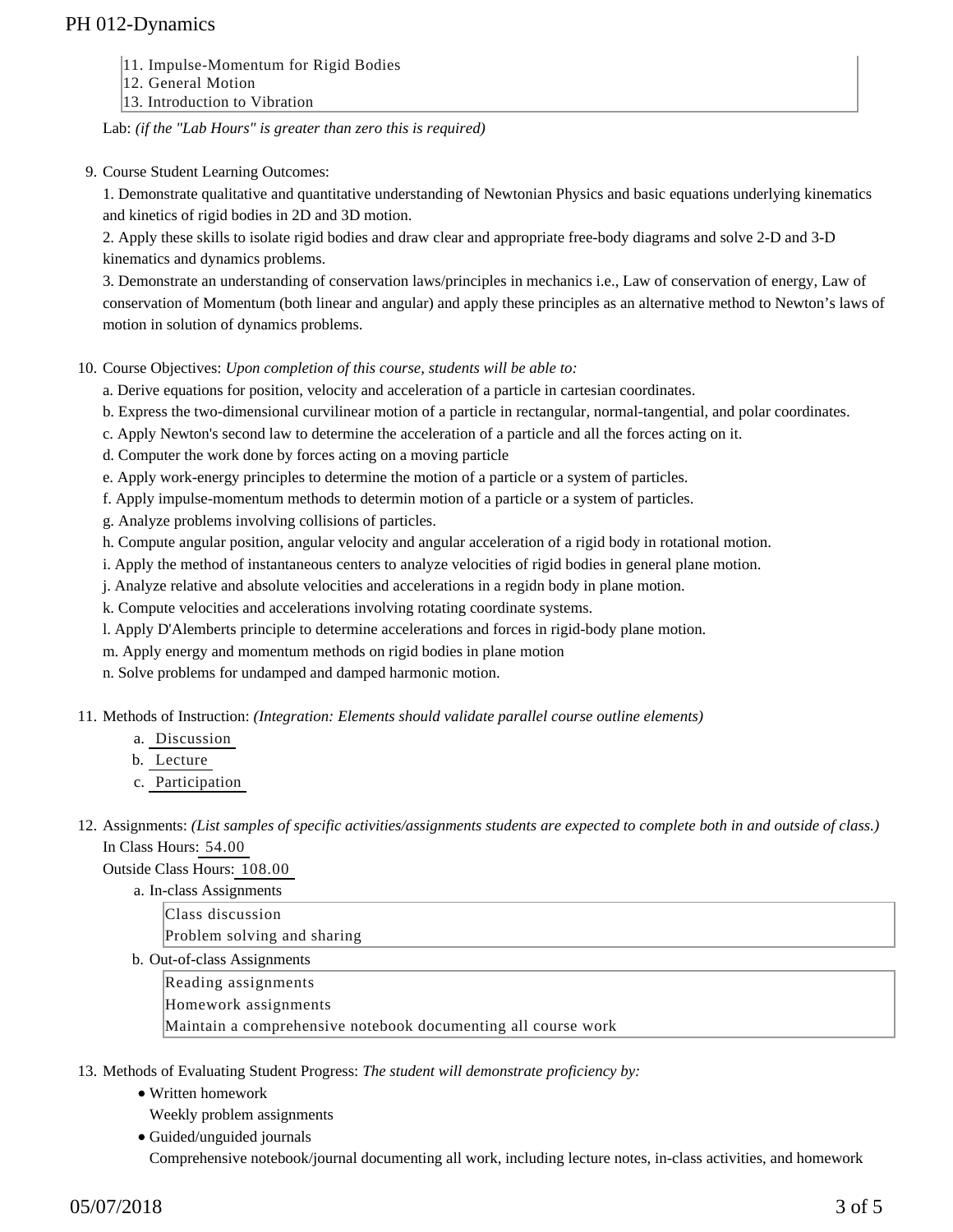assignments.

- Group activity participation/observation Student design project will be assigned a group activity requiring a signficant amount of student interaction. • Mid-term and final evaluations
- Multiple exams and a comprehensive final exam
- Student participation/contribution

Class participation includes discussion of the application of lecture material, sharing of solutions of various problems, and progress reports of their team design project.

- 14. Methods of Evaluating: Additional Assessment Information:
- 15. Need/Purpose/Rationale -- All courses must meet one or more CCC missions.

PO-GE C1-Natural Sciences

 Use college-level mathematical concepts and methods to understand, analyze, and explain issues in quantitative terms.

IO - Scientific Inquiry

Analyze quantitative and qualitative information to make decisions, judgments, and pose questions.

IO - Critical Thinking and Communication Apply principles of logic to problem solve and reason with a fair and open mind.

### 16. Comparable Transfer Course

| University<br><b>System</b> | <b>Campus</b>                                         | <b>Course</b><br><b>Number</b> | <b>Course Title</b>     | Catalog<br>Year |
|-----------------------------|-------------------------------------------------------|--------------------------------|-------------------------|-----------------|
| <b>CSU</b>                  | California Polytechnic University, Pomona             | ME 215                         | <b>Vector Dynamics</b>  | 2009            |
| <b>CSU</b>                  | California Polytechnic University, San Luis<br>Obispo | ME 212                         | Engineering<br>Dynamics | 2010            |
| UC                          | UC Irvine                                             | <b>MAE 80</b>                  | Dynamics                | 2010            |

17. Special Materials and/or Equipment Required of Students:

Required Material? <sup>18.</sup> Materials Fees:

## **Material or Item Cost Per Unit Total Cost Per Unit Total Cost Per Unit Accord Total Cost Accord Cost Per Unit**

19. Provide Reasons for the Substantial Modifications or New Course:

Update textbook and review entire outline

- a. Cross-Listed Course *(Enter Course Code)*: ENGR-012 b. Replacement Course *(Enter original Course Code)*: *N/A* 20.
- 21. Grading Method *(choose one)*: Letter Grade Only

### 22. MIS Course Data Elements

- a. Course Control Number [CB00]: CCC000533965
- b. T.O.P. Code [CB03]: 190200.00 Physics, General
- c. Credit Status [CB04]: D Credit Degree Applicable
- d. Course Transfer Status [CB05]: A = Transfer to UC, CSU
- e. Basic Skills Status [CB08]: 2N = Not basic skills course
- f. Vocational Status [CB09]: Not Occupational
- g. Course Classification [CB11]: Y Credit Course

None.